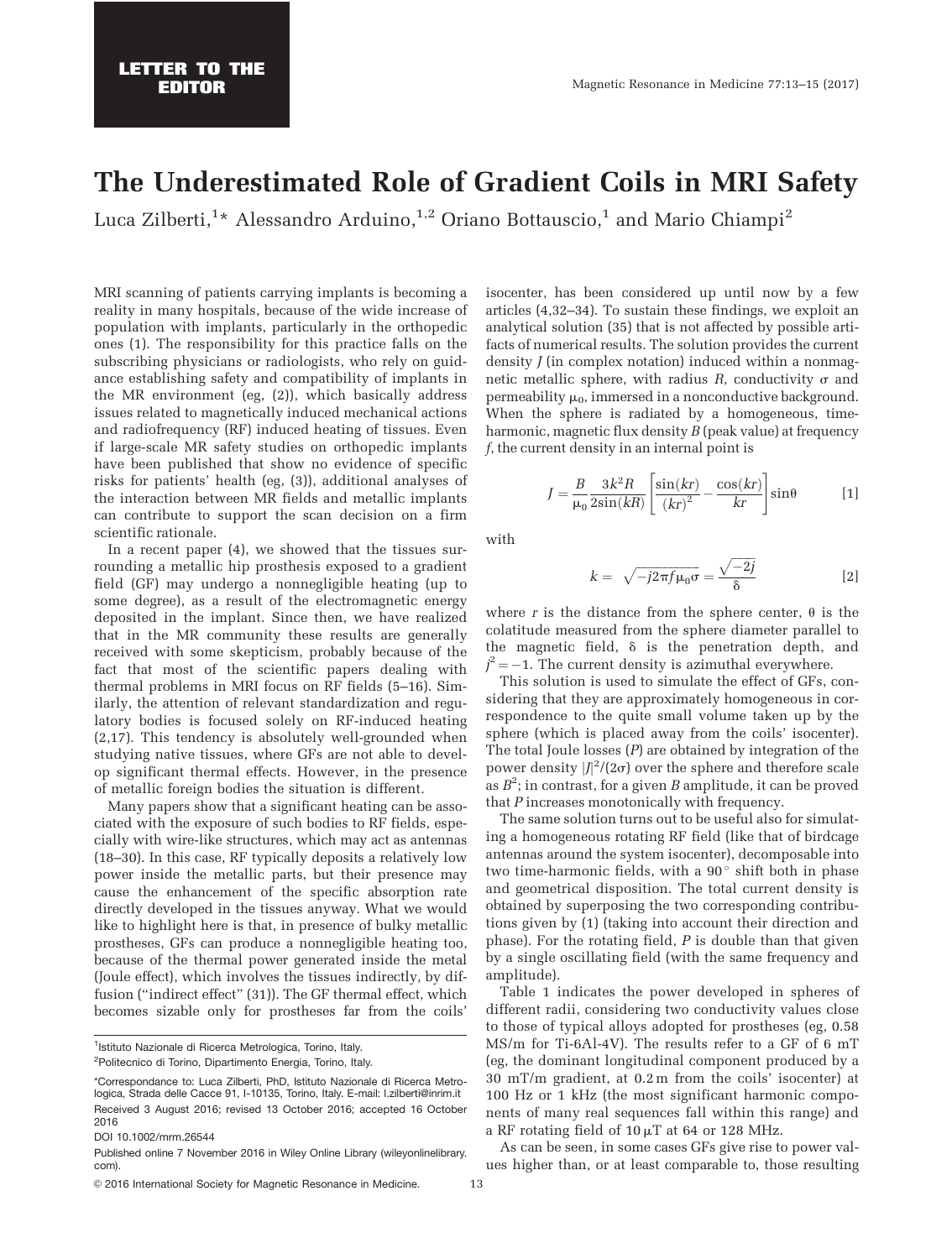|          | Gradient field (6 mT)          |                             |                                |                              | RF field $(10 \mu T)$          |                          |                                      |                          |
|----------|--------------------------------|-----------------------------|--------------------------------|------------------------------|--------------------------------|--------------------------|--------------------------------------|--------------------------|
|          | $f = 100$ Hz                   |                             | $f = 1$ kHz                    |                              | $f = 64$ MHz                   |                          | $f = 128$ MHz                        |                          |
|          | $\sigma$ = 10 <sup>6</sup> S/m | $\sigma = 10^5$ S/m         | $\sigma$ = 10 <sup>6</sup> S/m | $\sigma = 10^5$ S/m          | $\sigma$ = 10 <sup>6</sup> S/m | $\sigma = 10^5$ S/m      | $\sigma$ = 10 <sup>6</sup> S/m       | $\sigma = 10^5$ S/m      |
| $R$ (mm) | $(\delta = 50.3 \text{ mm})$   | $(\delta = 159 \text{ mm})$ | $(\delta = 15.9$ mm)           | $(\delta = 50.3 \text{ mm})$ | $(\delta = 62.9 \,\mu m)$      | $(\delta = 199 \,\mu m)$ | $(\delta = 44.5 \,\mathrm{\upmu m})$ | $(\delta = 141 \,\mu m)$ |
| 40       | $3.00 \cdot 10^{-1}$           | $3.05 \cdot 10^{-2}$        | 12.8                           | 3.00                         | $3.03 \cdot 10^{-2}$           | $9.50 \cdot 10^{-2}$     | $4.30 \cdot 10^{-2}$                 | $1.35 \cdot 10^{-1}$     |
| 20       | $9.52 \cdot 10^{-3}$           | $9.53 \cdot 10^{-4}$        | $8.70 \cdot 10^{-1}$           | $9.52 \cdot 10^{-2}$         | $7.55 \cdot 10^{-3}$           | $2.40 \cdot 10^{-2}$     | $1.07 \cdot 10^{-2}$                 | $3.36 \cdot 10^{-2}$     |
| 10       | $2.98 \cdot 10^{-4}$           | $2.98 \cdot 10^{-5}$        | $2.96 \cdot 10^{-2}$           | $2.98 \cdot 10^{-3}$         | $1.90 \cdot 10^{-3}$           | $5.90 \cdot 10^{-3}$     | $2.67 \cdot 10^{-3}$                 | $8.35 \cdot 10^{-3}$     |
| 5        | $9.30 \cdot 10^{-6}$           | $9.30 \cdot 10^{-7}$        | $9.30 \cdot 10^{-4}$           | $9.30 \cdot 10^{-5}$         | $4.70 \cdot 10^{-4}$           | $1.40 \cdot 10^{-3}$     | $6.63 \cdot 10^{-4}$                 | $2.06 \cdot 10^{-3}$     |

Table 1 Total Joule Losses P (in watt) Developed within the Sphere

from RF (in particular for bulky prostheses). This happens because B is much lower for RF fields than for GFs. Note that, at RF, P is higher when the implant is less conductive, and vice versa for GFs. The case  $R = 20$  mm is representative for the femoral head of a hip prosthesis, whose  $P$  at 1 kHz is similar to that found in previous realistic simulations (4,36), in which nonnegligible heating was predicted (4). Because the duty cycle of GFs is typically higher than that of RF fields, their contribution would appear even more significant in terms of energy.

In conclusion, these findings may contribute to the theoretical understanding of induced heating in metallic implants, demonstrating that GFs can provide a measurable effect, particularly when the implant is at some distance from the coil's isocenter, also in light of the tendency of designing higher and higher gradientstrength systems.

## **REFERENCES**

- 1. Agency for Healthcare Research and Quality. HCUPnet, Healthcare Cost and Utilization Project. [1.usa.gov/1lVlwCW](http://1.usa.gov/1lVlwCW). Accessed July 29, 2013.
- 2. U.S. Food and Drug Administration. Establishing safety and compatibility of passive implants in the magnetic resonance (MR) environment. [http://www.fda.gov/downloads/medicaldevices/](http://www.fda.gov/downloads/medicaldevices/deviceregulationandguidance/guidancedocuments/ucm107708.pdf) [deviceregulationandguidance/guidancedocuments/ucm107708.pdf](http://www.fda.gov/downloads/medicaldevices/deviceregulationandguidance/guidancedocuments/ucm107708.pdf). Accessed December 11, 2014.
- 3. Koff MF, Parina S, Hollis GP. Clinical implementation of MRI of joint arthroplasty. Am J Roentgenol 2014;203(1):154–161.
- 4. Zilberti L, Bottauscio O, Chiampi M, et al. Numerical prediction of temperature elevation induced around metallic hip prostheses by traditional, split, and uniplanar gradient coils. Magn Reson Med 2015;74:272–279.
- 5. Murbach M, Neufeld E, Samaras T, Córcoles J, Robb FJ, Kainz W, Kuster N. Pregnant women models analyzed for RF exposure and temperature increase in 3T RF shimmed birdcages. Magn Reson Med 2016. doi[:10.1002/mrm.26268.](info:doi/10.1002/mrm.26268)
- 6. Dharmadhikari S, James JR, Nyenhuis J, Bansal N. Evaluation of radiofrequency safety by high temperature resolution MR thermometry using a paramagnetic lanthanide complex. Magn Reson Med 2016; 75:2121–2129.
- 7. Kraff O, Ladd ME. MR safety update 2015: where do the risks come from? Curr Radiol Rep 2016;4:34.
- 8. Griffin GH, Anderson KJT, Celik H, Wright GA. Safely assessing radiofrequency heating potential of conductive devices using imagebased current measurements. Magn Reson Med 2015;73:427–441.
- 9. Graedel NN, Polimeni JR, Guerin B, Gagoski B, Wald LL. An anatomically realistic temperature phantom for radiofrequency heating measurements. Magn Reson Med 2015;73:442–450.
- 10. Hartwig V. Engineering for safety assurance in MRI: analytical, numerical and experimental dosimetry. Magn Reson Imaging 2015; 33:681–689.
- 11. Powell J, Papadaki A, Hand J, Hart A, McRobbie D. Numerical simulation of SAR induced around Co-Cr-Mo hip prostheses in situ exposed to RF fields associated with 1.5 and 3 T MRI body coils. Magn Reson Med 2012;68:960–968.
- 12. Collins CM, Wang Z. Calculation of radiofrequency electromagnetic fields and their effects in MRI of human subjects. Magn Reson Med 2011;65:1470–1482.
- 13. Kumar R, Lerski RA, Gandy S, Clift BA, Abboud RJ. Safety of orthopedic implants in magnetic resonance imaging: an experimental verification. Orthop Res 2006;24:1799–1802.
- 14. Nyenhuis JA, Park SM, Kamondetdacha R, Amjad A, Shellock FG, Rezai AR. MRI and implanted medical devices: basic interactions with an emphasis on heating. IEEE Trans Device Mater Reliab 2005; 5:467–480.
- 15. Ho HS. Safety of metallic implants in magnetic resonance imaging. J Magn Reson Imaging 2001;14:472–477.
- 16. Guidelines to prevent excessive heating and burns associated with magnetic resonance procedures. [http://www.mrisafety.com/SafetyInfov.](http://www.mrisafety.com/SafetyInfov.asp?SafetyInfoID=166) [asp?SafetyInfoID](http://www.mrisafety.com/SafetyInfov.asp?SafetyInfoID=166)=[166](http://www.mrisafety.com/SafetyInfov.asp?SafetyInfoID=166). Accessed August 1, 2016.
- 17. ASTM. Standard test method for measurement of radio frequency induced heating on or near passive implants during magnetic resonance imaging. ASTM F2182 - 11a, 2011.
- 18. Eryaman Y, Turk EA, Oto C, Algin O, Atalar E. Reduction of the radiofrequency heating of metallic devices using a dual-drive birdcage coil. Magn Reson Med 2013;69:845–852.
- 19. Gorny KR, Presti MF, Goerss SJ, et al. Measurements of RF heating during 3.0-TMRI of a pig implanted with deep brain stimulator. Magn Reson Imaging 2013;31:783–788.
- 20. Iacono MI, Makris N, Mainardi L, Angelone LM, Bonmassar G. MRIbased Multiscale model for electromagnetic analysis in the human head with implanted DBS. Comput Math Method Med 2013;694171.
- 21. Liu Y, Chen J, Shellock FG, Kainz W. Computational and experimental studies of an orthopedic implant: MRI-related heating at 1.5-T/64- MHz and 3-T/128-MHz. J Magn Reson Imaging 2013;37:491–497.
- 22. Liu Y, Shen J, Kainz W, Qian S, Wu W, Chen J. Numerical investigations of MRI RF field induced heating for external fixation devices. Biomed Eng Online 2013;12:12.
- 23. Elwassif MM, Datta A, Rahman A, Bikson M. Temperature control at DBS electrodes using a heat sink: experimentally validated FEM model of DBS lead architecture. J Neural Eng 2012;9:046009.
- 24. Gill A, Shellock FG. Assessment of MRI issues at 3-Tesla for metallic surgical implants: findings applied to 61 additional skin closure staples and vessel ligation clips. J Cardiov Magn Reson 2012;14:3.
- 25. Mohsin SA, Nyenhuis J, Masood R. Interaction of medical implants with the MRI electromagnetic fields. Progress Electromagn Res C 2010;13:195–202.
- 26. Neufeld E, Kuhn S, Szekely G, Kuster N. Measurement, simulation and uncertainty assessment of implant heating during MRI. Phys Med Biol 2009;54:4151–4169.
- 27. Mattei E, Triventi M, Calcagnini G, Censi F, Kainz W, Mendoza G, Bassen HI, Bartolini P. Complexity of MRI induced heating on metallic leads: experimental measurements of 374 configurations. Biomed Eng Online 2008;7:11.
- 28. Pisa S, Calcagnini G, Cavagnaro M, Piuzzi E, Mattei E, Bernardi P. A study of the interaction between implanted pacemakers and the radio-frequency field produced by magnetic resonance imaging apparatus. IEEE Trans Electromagn C 2008;50:35–41.
- 29. Gray RW, Bibens WT, Shellock FG. Simple design changes to wires to substantially reduce MRI-induced heating at 1.5 T: implications for implanted leads. Magn Reson Imaging 2005;23:887–891.
- 30. Baker KB, Tkach JA, Nyenhuis JA, Phillips M, Shellock FG, Gonzalez-Martinez J, Rezai AR. Evaluation of specific absorption rate as a dosimeter of MRI-related implant heating. J Magn Reson Imaging 2004;20:315–320.